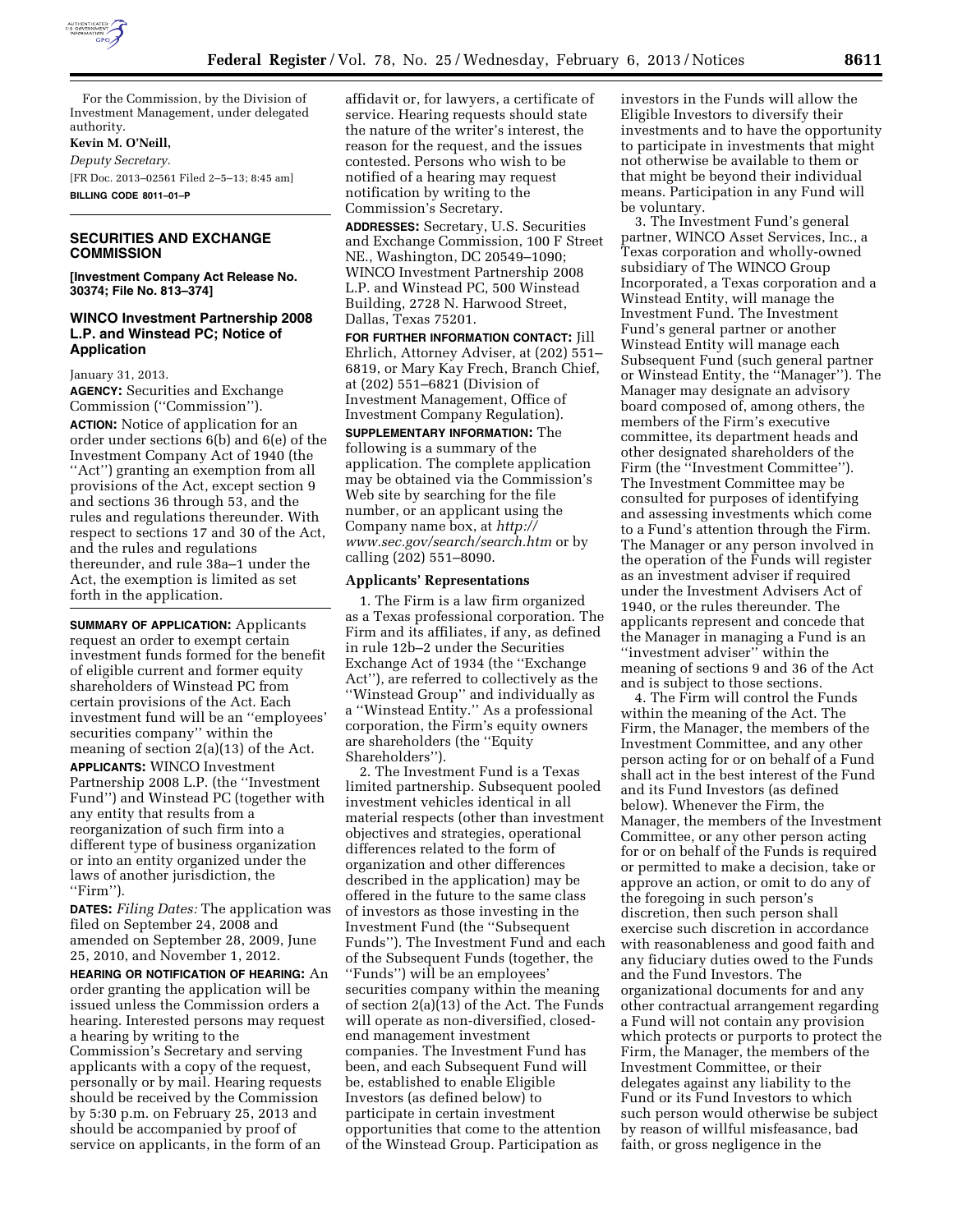performance of such person's duties, or by reason of such person's reckless disregard of such person's obligations and duties under such contract or organizational documents.

5. Interests in a Fund (''Interests'') will be offered without registration in reliance on section 4(2) of the Securities Act of 1933 (the ''Securities Act'') or Regulation D under the Securities Act (''Regulation D''). Interests will be offered solely to Eligible Investors, who consist of ''Eligible Employees,'' ''Qualified Investment Vehicles'' (each as defined below), and the Winstead Group. Prior to offering Interests in a Fund to an individual, the Manager must reasonably believe that the individual is a sophisticated investor capable of understanding and evaluating the risks of participating in the Fund without the benefit of regulatory safeguards. The term ''Fund Investors'' refers to the Eligible Investors who elect to participate and then acquire Interests in the Funds.

6. An ''Eligible Employee'' is a person who is a current or former Equity Shareholder of the Firm and who, at the time of investment, is also an employee of the Winstead Group. Each Eligible Employee must be an ''accredited investor'' meeting the net worth requirement set forth in rule 501(a)(5), or the income requirement of rule 501(a)(6) of Regulation D, or is one of 35 or fewer Eligible Employees who (a) meets the sophistication requirements set forth in rule 506(b)(2)(ii) of Regulation D, has a graduate degree, a minimum of 3 years business and/or professional experience, and compensation of at least \$150,000 in the preceding 12 month period and a reasonable expectation of compensation of at least \$150,000 in each of the two immediately succeeding 12 month periods,1 or (b) is a ''knowledgeable employee,'' as defined in rule 3c–5 under the Act, of the Fund (with the Fund treated as though it were a ''Covered Company'' for purposes of the rule).

7. A ''Qualified Investment Vehicle'' is: (a) A partnership, corporation or other entity all of the voting power of which is controlled by Eligible Employees, or (b) a trust or other entity the sole beneficiaries of which are Eligible Employees or their Immediate Family Members, or the settlors and the trustees of which consist of Eligible Employees or Eligible Employees together with Immediate Family

Members. ''Immediate Family Members'' include any parent, child, spouse of a child, spouse, brother or sister, and includes any step and adoptive relationships. A Qualified Investment Vehicle must be either (a) an ''accredited investor'' as defined in rule 501(a) of Regulation D or (b) an entity for which an Eligible Employee is a settlor and principal investment decision-maker and which is counted toward the 35 non-accredited Fund Investors.2

8. The Manager will provide to each Fund Investor a copy of the organizational documents and any offering memorandum relating to the Fund, prior to his or her investment in the Fund. Additionally, all material terms of the Funds will be fully disclosed to Eligible Investors prior to their investment in a Fund. Each Fund will send its Fund Investors annual reports, which will contain audited financial statements, as soon as practicable after the end of each fiscal year.3 In addition, as soon as practicable after the end of each fiscal year, each Fund will transmit to each Fund Investor a report setting out information with respect to that Fund Investor's distributive share of income, gains, losses, credits and other items for federal and state income tax purposes.

9. A Fund Investor will be permitted to transfer his or her Interests only with the express consent of the Manager. The Manager does not anticipate giving such consent. Any such transfer must be to another Eligible Investor. Upon a Fund Investor's death or divorce, such Fund Investor's estate, heirs or spouse, as applicable, will succeed to the Interest of such Fund Investor and shall possess the economic attributes of the Fund Investor's Interest in the Fund, but shall not be admitted as a substitute Fund Investor.

10. The Firm reserves the right to impose vesting provisions on a Fund Investor's investments in a Fund. In an investment program that provides for vesting provisions, all or a portion of a Fund Investor's Interests will be treated as ''unvested,'' and ''vesting'' will occur through the passage of a specified period of time. A Fund Investor's Interests that are or become ''vested''

will not be subject to repurchase by the Fund except to the extent that a Fund Investor withdraws from the applicable Fund. Any portion of a Fund Investor's Interests that are ''unvested'' at the time of the termination of a Fund Investor's association or employment with the Firm (or at the time of that Fund Investor's failure to achieve the relevant performance milestone) are subject to repurchase or cancellation by the Fund. In the event of such a repurchase or cancellation, the Fund Investor will receive, at a minimum, the lesser of (a) the amount actually allocated to such Fund Investor by the Fund at the time the Interests are acquired less the amount of any distributions received by that Fund Investor from the Fund and (b) the fair market value of the Interests determined at the time of repurchase or cancellation, as determined in good faith by the Manager.

11. The Firm may be reimbursed by the Funds for reasonable and necessary out-of-pocket costs directly associated with the organization and operation of the Funds, including administrative and overhead expenses. In addition, the Firm may allocate to a Fund any out-ofpocket expenses specifically attributable to the organization and the operation of that Fund. There will be no allocation of any of the Firm's operating expenses to a Fund. No separate management fee will be charged to a Fund by the Manager, and no compensation will be paid by a Fund or by Fund Investors to the Manager for its services. Also, no fee of any kind will be charged in connection with the sale of Interests of the Funds.

12. A Fund will not borrow from any person if such borrowing would cause any person not named in section 2(a)(13) of the Act to own outstanding securities of the Fund (other than shortterm paper). Any such borrowing will be non-recourse to the Fund Investors. If a Winstead Entity or an Equity Shareholder makes a loan to a Fund, the interest rate on the loan will be no less favorable to the Fund than the rate that could be obtained on an arm's-length basis.

13. No Fund will acquire any security issued by a registered investment company if, immediately after the acquisition, the Fund would own more than 3% of the outstanding voting stock of the registered investment company.

### **Applicants' Legal Analysis**

1. Section 6(b) of the Act provides, in part, that the Commission may, by order upon application, conditionally or unconditionally exempt any ''employees' securities company'' from the provisions of the Act, if and to the

<sup>1</sup>Such Eligible Employee will not be permitted to invest in any calendar or fiscal year (as determined by the Firm) more than 10% of his or her income from all sources for the immediately preceding calendar or fiscal year in one or more Funds.

<sup>2</sup> If a Qualified Investment Vehicle is an entity other than a trust, (a) the reference to ''settlor'' shall be construed to mean an Eligible Employee (alone or with Immediate Family Members) who created the vehicle, alone or together with others, and also contributed funds or other assets to the vehicle, and (b) the reference to ''trustee'' shall be construed to mean a person who performs functions similar to those of a trustee.

<sup>&</sup>lt;sup>3</sup> For purposes of this requirement, "audit" shall have the meaning defined in rule 1–02(d) of Regulation S–X.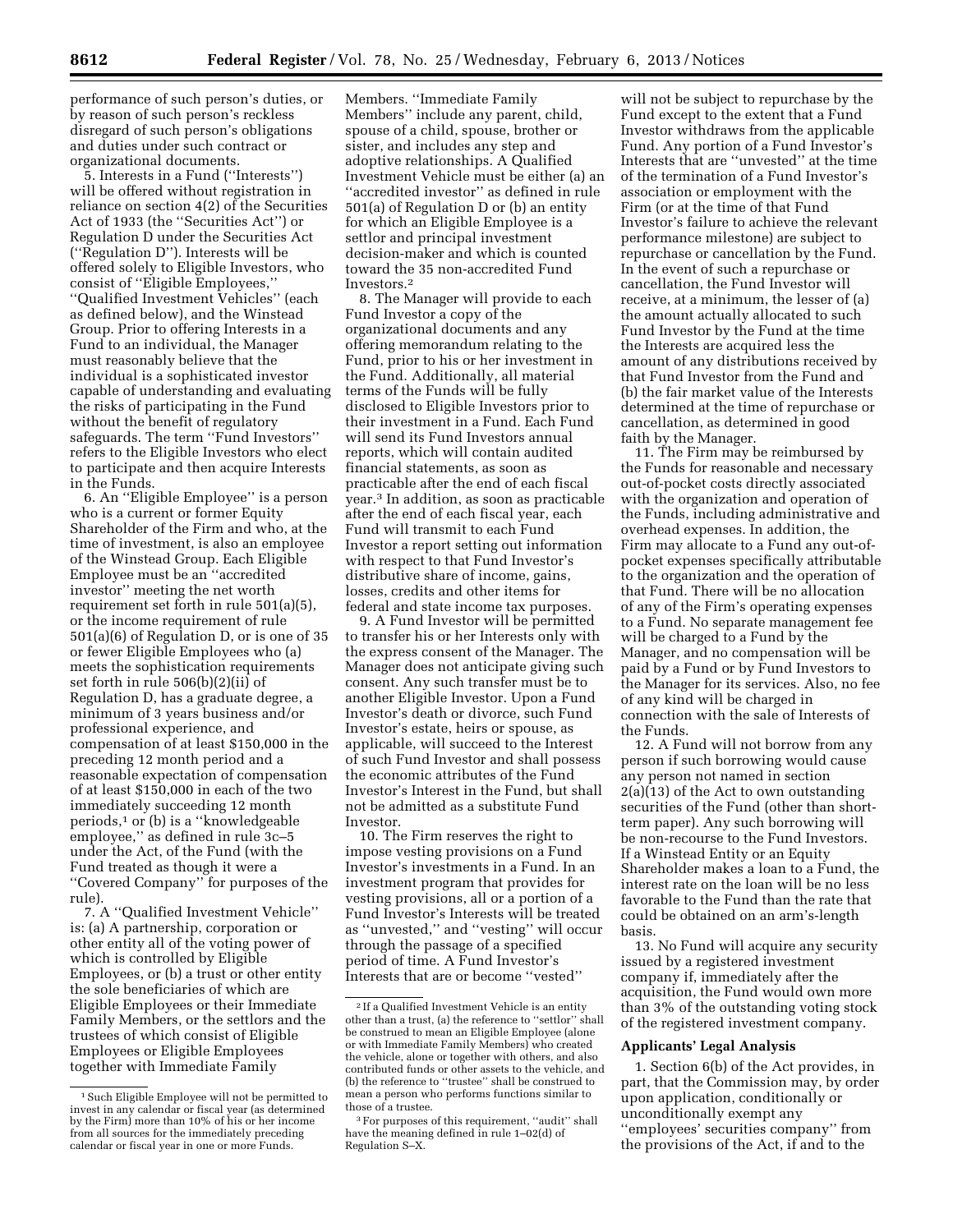extent that such exemption is consistent with the protection of investors. Section 6(b) provides that the Commission will consider, in determining the provisions of the Act from which the company should be exempt, the company's form of organization and capital structure, the persons owning and controlling its securities, the price of the company's securities and the amount of any sales load, how the company's funds are invested, and the relationship between the company and the issuers of the securities in which it invests. Section 2(a)(13) defines an employees' securities company as any investment company all of whose securities (other than shortterm paper) are beneficially owned (a) by current or former employees, or persons on retainer, of one of more affiliated employers, (b) by immediate family members of such person, or (c) by such employer or employers, together with any of the persons in (a) or (b).

2. Section 7 of the Act generally prohibits investment companies that are not registered under section 8 of the Act from selling or redeeming their securities. Section 6(e) provides that, in connection with any order exempting an investment company from any provision of section 7, certain provisions of the Act, as specified by the Commission, will be applicable to the company and other persons dealing with the company as though the company were registered under the Act. Applicants request an order under sections 6(b) and 6(e) of the Act exempting the Funds from all provisions of the Act, except section 9 and sections 36 through 53, and the rules and regulations under the Act. With respect to sections 17 and 30 of the Act, and the rules and regulations thereunder, and rule 38a–1 under the Act, the exemption is limited as set forth in the application.

3. Section  $17(a)$  of the Act generally prohibits any affiliated person of a registered investment company, or any affiliated person of an affiliated person, acting as principal, from knowingly selling any security or other property to the investment company or knowingly purchasing a security or other property from the investment company. Applicants request an exemption from section 17(a) to permit a Fund to: (a) Purchase, from the Firm or any affiliated person thereof, securities or interests in properties previously acquired for the account of the Firm or any affiliated person thereof; (b) sell, to the Firm or any affiliated person thereof, securities or interests in properties previously acquired by the Funds; (c) invest in companies, partnerships or other investment vehicles offered, sponsored

or managed by the Firm or any affiliated person thereof; (d) purchase interests in any company or other investment vehicle: (i) in which the Firm owns 5% or more of the voting securities; or (ii) that otherwise is an affiliated person of the Fund (or an affiliated person of such an affiliated person) or the Firm; and (e) participate as a selling security-holder in a public offering in which the Firm or any affiliated person thereof acts as or represents a member of the selling group.

4. Applicants submit that an exemption from section 17(a) is consistent with the protection of investors and the purposes of the Act. Applicants state that the Fund Investors will be informed in the Fund's communications relating to a particular investment opportunity of the possible extent of the Fund's dealings with the Firm or any affiliated person thereof, and Eligible Investors, as financially sophisticated professionals and investors, will be able to evaluate the risks associated with those dealings. Applicants also assert that a community of interest among the Fund Investors and the Firm will serve to reduce the risk of abuse in transactions involving a Fund and the Firm or any affiliated person thereof.

5. Section 17(d) of the Act and rule 17d–1 under the Act prohibit any affiliated person of a registered investment company, or any affiliated person of an affiliated person, acting as principal, from participating in any joint arrangement with the company unless authorized by the Commission. Applicants request relief to permit a Fund to engage in transactions in which an affiliated person (or an affiliated person of such person) participates as a joint participant with such Fund. Joint transactions in which a Fund could participate include the following: (a) An investment by one or more Funds in a security: (i) In which the Firm or an affiliated person thereof (including Eligible Employees) or another Fund is a participant or plans to become a participant; or (ii) with respect to which the Firm or any affiliated person thereof is entitled to receive fees of any kind, including, but not limited to legal fees, consulting fees, placement fees, investment banking fees or brokerage commissions, or other economic benefits or interests; (b) an investment by one or more Funds in an investment vehicle sponsored, offered or managed by the Firm or any affiliated person thereof; and (c) an investment by one or more Funds in a security in which an affiliated person of the Fund, or an affiliated person of such a person, is a participant or plans to become a

participant, including situations in which that person has a partnership or other interest in, or compensation arrangement with, the issuer, sponsor or offeror of the security.

6. Applicants assert that compliance with section 17(d) would cause the Funds to forego investment opportunities simply because a Fund Investor, the Firm or other affiliated persons of the Fund also had made or is contemplating making a similar investment. In addition, because attractive investment opportunities of the types considered by the Funds often require that each participant make available funds in an amount that may be substantially greater than that available to the investor alone, there may be certain attractive opportunities of which a Fund may be unable to take advantage except as a co-participant with other persons, including affiliates. Applicants note that, in light of the Firm's purpose of establishing the Funds so as to reward Eligible Investors and to attract highly qualified personnel to the Firm, the possibility is minimal that an affiliated party investor will enter into a transaction with a Fund structured to provide such person with an unfair advantage over the Fund. Applicants assert that the flexibility to structure co-investments and joint investments will not involve abuses of the type section 17(d) and rule 17d–1 were designed to prevent.

7. Section 17(f) of the Act designates the entities that may act as investment company custodians, and rule 17f–2 under the Act allows an investment company to act as self-custodian, subject to certain requirements. Applicants request an exemption from section 17(f) and rule 17f–2 to permit the following exceptions from the requirements of rule 17f–2: (a) Compliance with paragraph (b) of the rule may be achieved through safekeeping in the locked files of the Firm or of an Eligible Employee; (b) for purposes of paragraph (d) of the rule: (i) Employees of the Firm will be deemed employees of the Funds; (ii) officers of a Manager will be deemed to be officers of such Fund; and (iii) the Manager of a Fund will be deemed to be the board of directors of such Fund; and (c) instead of the verification procedure under paragraph (f) of the rule, verification will be effected quarterly by two senior level employees of the Firm. Applicants assert that the securities held by the Funds are most suitably kept in the Firm's files, where they can be referred to as necessary.

8. Section 17(g) of the Act and rule 17g–1 under the Act generally require the bonding of officers and employees of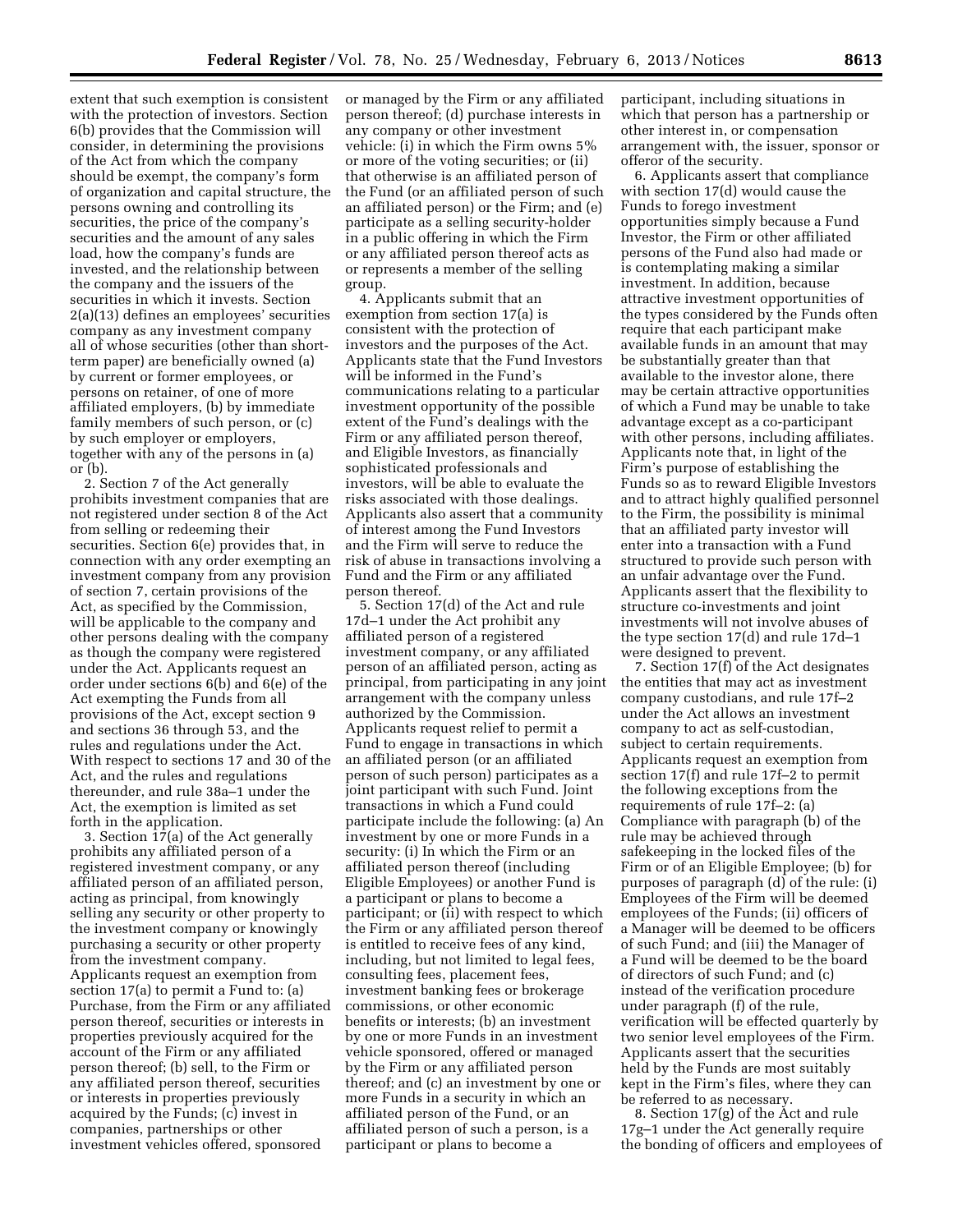a registered investment company who have access to its securities or funds. Rule 17g–1 requires that a majority of directors who are not interested persons take certain actions and give certain approvals relating to fidelity bonding. Paragraph (g) of rule 17g–1 sets forth certain materials relating to the fidelity bond that must be filed with the Commission and certain notices relating to the fidelity bond that must be given to each member of the investment company's board of directors. Paragraph (h) of rule 17g–1 provides that an investment company must designate one of its officers to make the filings and give the notices required by paragraph (g). Paragraph (j) of rule 17g–1 exempts a joint insured bond provided and maintained by an investment company and one or more other parties from section 17(d) of the Act. Rule 17g–1(j)(3) requires that the board of directors of an investment company satisfy the fund governance standards defined in rule 0– 1(a)(7).

9. Applicants request an exemption from section 17(g) and rule 17g–1 to the extent necessary to permit the Manager to take the action and make the approvals set forth in the rule. Because the Manager will be an interested person of the Funds, the Funds would not be able to comply with rule 17g–1 without the requested relief. Applicants also request an exemption from the requirements of rule 17g–1(g) and (h) relating to the filing of copies of fidelity bonds and related information with the Commission and the provision of notices to the board of directors and from the requirements of rule 17g– 1(j)(3). Applicants believe that the filing requirements are burdensome and unnecessary as applied to the Funds. The Manager will maintain the materials otherwise required to be filed with the Commission by rule 17g–1(g) and agrees that all such material will be subject to examination by the Commission and its staff. The Manager will designate a person to maintain the records otherwise required to be filed with the Commission under paragraph (g) of the rule. Applicants maintain that the notices otherwise required to be given to each member of the board of directors would be unnecessary as the Funds will not have boards of directors. The Funds will comply with all the other requirements of rule 17g–1.

10. Section 17(j) of the Act and paragraph (b) of rule 17j–1 under the Act make it unlawful for certain enumerated persons to engage in fraudulent or deceptive practices in connection with the purchase or sale of a security held or to be acquired by a registered investment company. Rule

17j–1 also requires that every registered investment company adopt a written code of ethics and that every access person of a registered investment company report personal securities transactions. Applicants request an exemption from the requirements of rule 17j–1, with the exception of the antifraud provisions of rule 17j–1(b), because they would be time-consuming and expensive and would serve little purpose in light of the community of interests among the Fund Investors by virtue of their common association with the Firm. Applicants assert that the requested exemption is consistent with the purposes of the Act because the dangers against which section 17(j) and rule 17j–1 are intended to guard are not present in the case of the Funds.

11. Applicants request exemption from the requirements in sections 30(a), 30(b), and 30(e) of the Act, and the rules under those sections, that registered investment companies file with the Commission and mail to their shareholders certain periodic reports and financial statements. Applicants state that the forms prescribed by the Commission for periodic reports have little relevance to the Funds and would entail administrative and legal costs that outweigh any benefit to the Fund Investors. Applicants request exemptive relief to the extent necessary to permit each Fund to report annually to its Fund Investors in the manner prescribed for the Fund by its Fund Agreement. Applicants also request an exemption from section 30(h) of the Act to the extent necessary to exempt the executive officers and directors of the Manager and the Manager and any other persons who may be deemed to be members of an advisory board of a Fund from filing Forms 3, 4 and 5 under section 16 of the Exchange Act with respect to their ownership of Interests in the Funds. Applicants assert that, because there is no trading market for Interests and transferability of Interests is severely restricted, these filings are unnecessary for the protection of investors and would be burdensome to those who would be required to file them.

12. Rule 38a–1 requires investment companies to adopt, implement, and periodically review written policies and procedures reasonably designed to prevent violation of federal securities laws, appoint a chief compliance officer and maintain certain records. The Funds will comply with rule 38a–1(a), (c) and (d), except that (a) the Manager of each Fund will fulfill the responsibilities assigned to the Fund's board of directors under the rule, and (b) since the Manager would be

considered an interested person of the Funds, approval by a majority of disinterested directors required by rule 38a–1 will not be obtained. In addition, the Funds will comply with the requirement in rule 38a–1(a)(4)(iv) that the chief compliance officer meet with the independent directors by having the chief compliance officer meet with the Manager.

## **Applicants' Conditions**

The applicants agree that any order granting the requested relief will be subject to the following conditions:

1. Each proposed transaction to which a Fund is a party otherwise prohibited by section 17(a) or section 17(d) and rule 17d–1 (each a ''Section 17 Transaction'') will be effected only if the Manager determines that: (a) The terms of the Section 17 Transaction, including the consideration to be paid or received, are fair and reasonable to the Fund Investors of the participating Fund and do not involve overreaching of the Fund or its Fund Investors on the part of any person concerned; and (b) the Section 17 Transaction is consistent with the interests of the Fund Investors of the participating Fund, the Fund's organizational documents and the Fund's reports to its Fund Investors.

In addition, the Manager will record and preserve a description of such Section 17 Transactions, its findings, the information or materials upon which its findings are based and the basis therefor. All such records will be maintained for the life of a Fund and at least six years thereafter, and will be subject to examination by the Commission and its staff. All such records will be maintained in an easily accessible place for at least the first two years.

2. If purchases or sales are made by a Fund from or to an entity affiliated with the Fund by reason of an Equity Shareholder or employee of the Winstead Group (a) serving as an officer, director, general partner or investment advisor of the entity, or (b) having a 5% or more investment in the entity, such individual will not participate in the Fund's determination of whether or not to effect the purchase or sale.

3. The Manager will adopt, and periodically review and update, procedures designed to ensure that reasonable inquiry is made, prior to the consummation of any Section 17 Transaction, with respect to the possible involvement in the transaction of any affiliated person or promoter of or principal underwriter for the Funds, or any affiliated person of such a person, promoter, or principal underwriter.